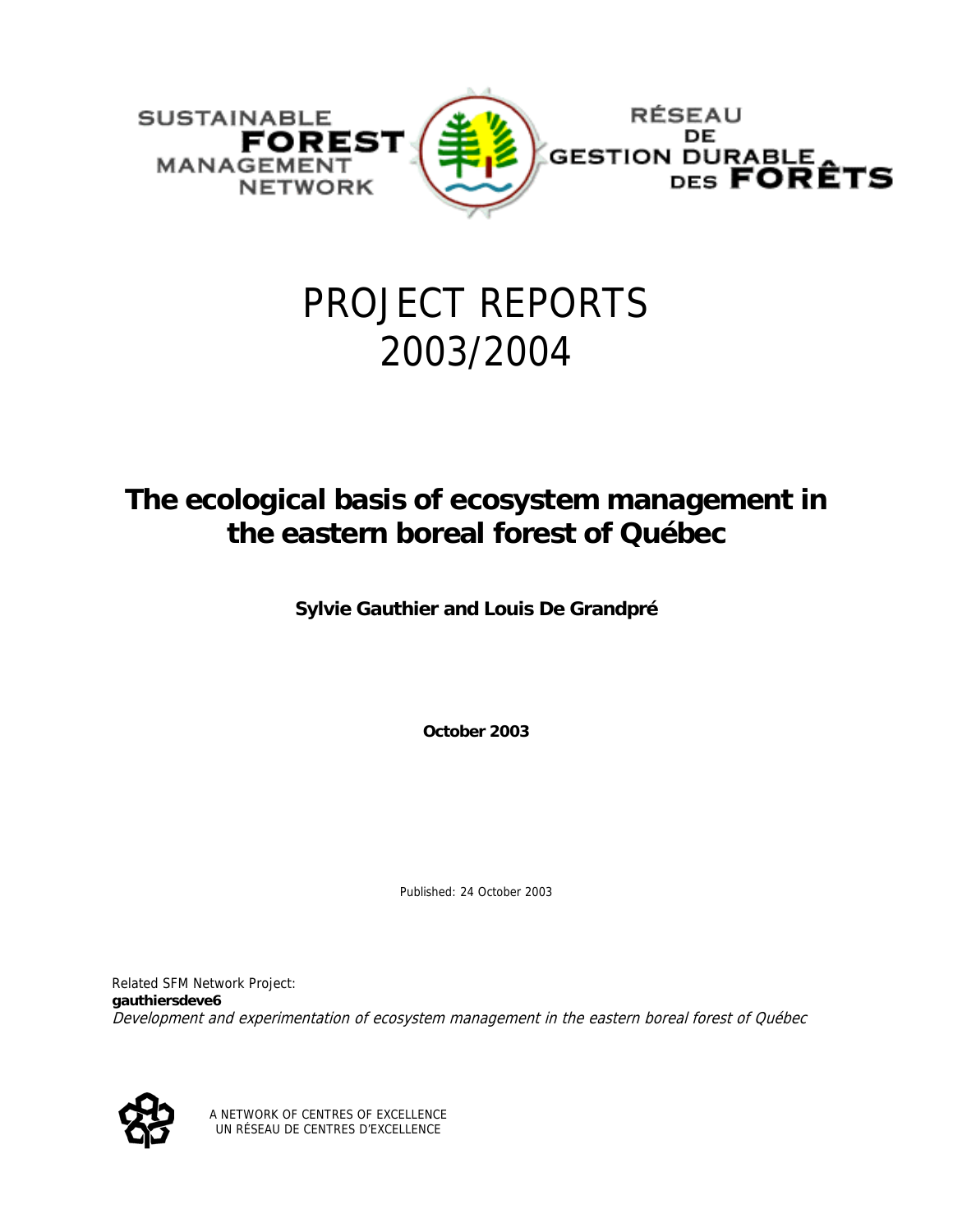Sustainable Forest Management Network project: *Development and experimentation of ecosystem management in the eastern boreal forest of Québec.* 

**The ecological basis of ecosystem management in the eastern boreal forest of Québec** 

Project Report

By

Sylvie Gauthier and Louis De Grandpré

Natural Resources Canada, Canadian Forest Service, Laurentian Forestry Centre, P.O. 3800, 1055, rue du P.E.P.S., Sainte-Foy, QC, G1V 4C7; Tel. 418 648 5829 or 418 648 5846; Fax 418 648 5849; e-mail: [sgauthier@nrcan.gc.ca](mailto:sgauthier@nrcan.gc.ca) and [Ldegrandpre@nrcan.gc.ca](mailto:Ldegrandpre@nrcan.gc.ca);

October 2003

*Keywords: boreal forest, old-growth forest, natural disturbances, secondary disturbances, gap dynamics, stand and landscape structure, fire regime, succession, uneven-sized forest, sustainable management strategies.*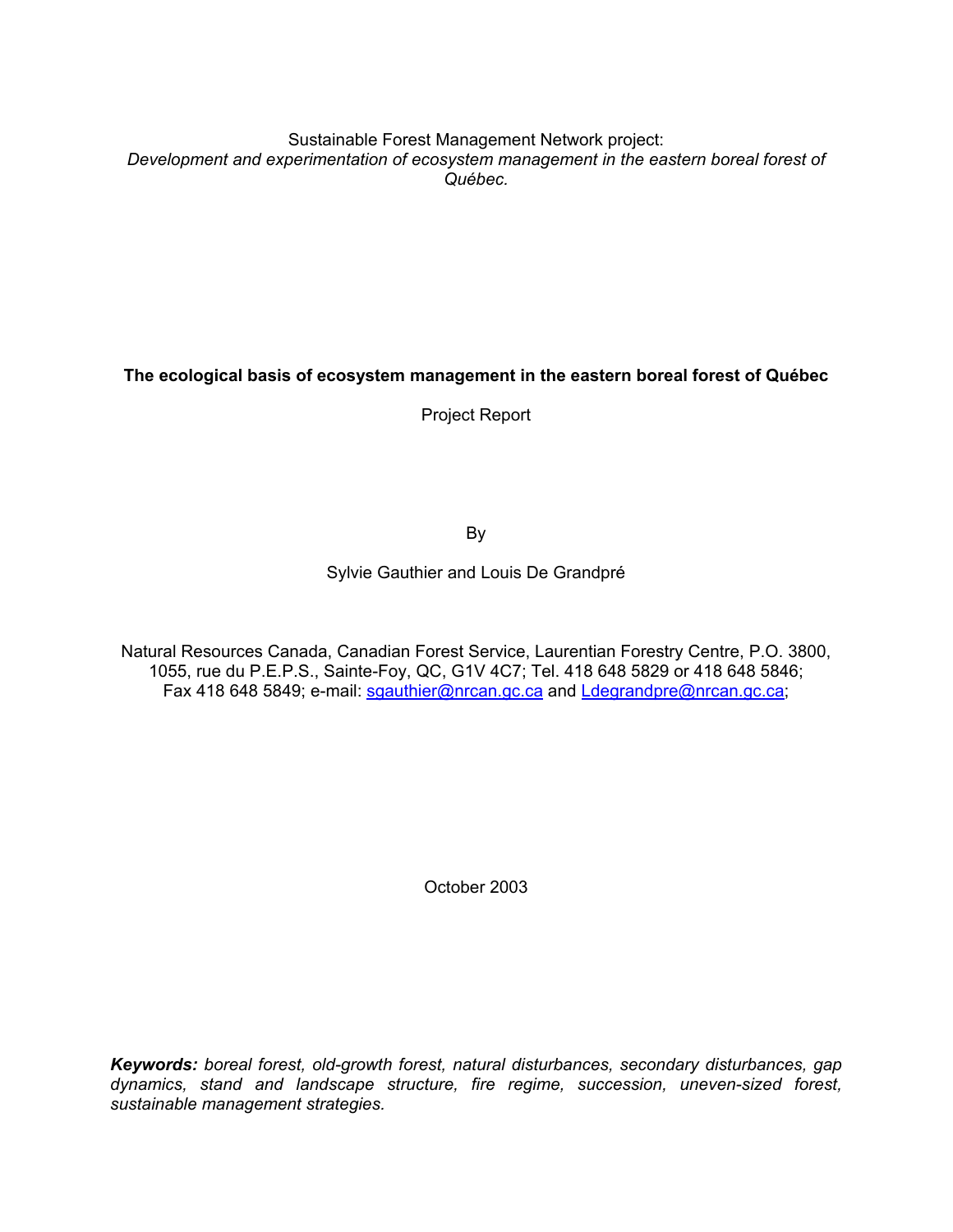#### **Abstract**

It has long been considered that secondary disturbances only play a marginal role in boreal forest dynamics, since fire was regarded as the principal disturbance of this ecosystem. However, the variability in fire regimes observed among boreal forest regions suggests that some regions are rather strongly influenced by secondary disturbances. In Quebec's eastern boreal forest, where the fire cycle is relatively long, dynamics seems to be controlled more by secondary disturbances, such as insect outbreaks and windthrows, than by fire. Such a disturbance regime generates gaps of various sizes, small gaps of only a few square meters, resulting from single-tree mortality, as well as gaps of several hectares, ensuing from major windthrows or severe insect outbreaks. This results in a complex mosaic of structures in the forest landscape. The maintenance of such a spectrum of composition and structure in the landscape of Quebec's eastern boreal forest is of prime importance for biodiversity conservation. For instance, the forest caribou could be particularly sensitive to the spatial structure of the forest landscape, since this species moves through immense territories. Therefore, in a sustainable forest management perspective, it has become essential to consider structural diversity in the development of silvicultural scenarios, which should reflect the pattern imposed by secondary disturbances on the landscape. The variability of the disturbance regime requires a diversification of silvicultural approaches.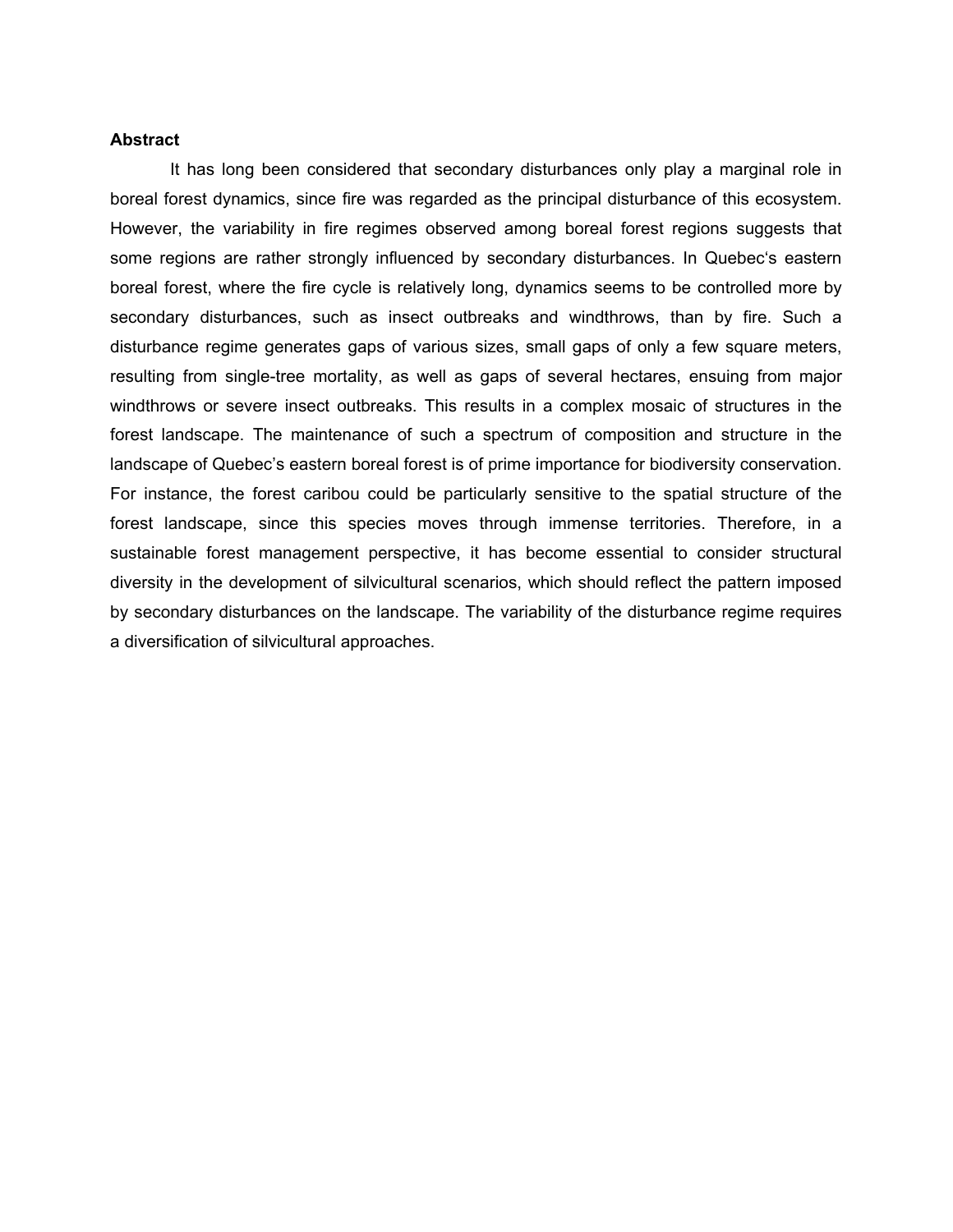## **Introduction**

The development of sustainable forest management strategies requires that we consider the forest as a whole, which includes concerns other than wood fibre production. It has been proposed that forest practices inspired by the natural processes controlling forest development could help us to achieve sustainable forest management objectives. An increasing number of studies have shown that the development dynamics of boreal forest, which is dominated by disturbances, principally fires, has a strong influence on biological diversity, forest productivity and ecological processes (Pickett and White 1985; Bergeron 1991; Johnson 1992). Fire regime (cycle, mean interval, size, occurrence, intensity, severity and season) varies across regions and climates, and greatly affects forest stand composition and structure (Attiwill 1994; De Grandpré and Bergeron 1997; Bergeron 2000; Gauthier et al. 2000; Kneeshaw and Gauthier 2003). Thus, when the mean interval between forest fires is shorter than the pioneer species longevity, the landscape will be dominated by even-aged stands and few changes will occur in the canopy. Based on this statement, clearcut practices have been widely used on the boreal forest territories, assuming that fires were thus replaced by clearcuts. However, it has become evident that the mean fire interval in some regions, like in Quebec's North Shore, greatly exceeds the longevity of pioneer species. Data on recent fires (1941-1992) in this region suggest that the fire cycle could well exceed 300 years. Such long intervals between successive fires could allow compositional changes in the canopy or development of an uneven-aged structure in many stands. Therefore, it is essential to question the generalized use of even-aged management. It was in this context that we started our work in Quebec's eastern boreal forest. Our research focused on disturbance regime, forest dynamics and structure, and on the implication of this knowledge for boreal forest management in north-eastern Quebec. More specifically, the objectives are: 1) to characterize the disturbance regime of the northeastern boreal forest and its influence on the natural dynamics, 2) to identify the temporal sequences and the factors associated with the change from an even- to an uneven-aged stand, and 3) to contribute to the development of silvicultural scenarios based on the comprehension of the natural dynamics, essentially by developing a typology of structure and composition.

# **Natural dynamics of the North Shore forests**

The mean interval between two successive fires is estimated at more than 350 years in a large part of the North Shore forest territory. Historical documents (maps and aerial photographs) allowed us to reconstruct the recent fire history of this area (Fig. 1). Between 1941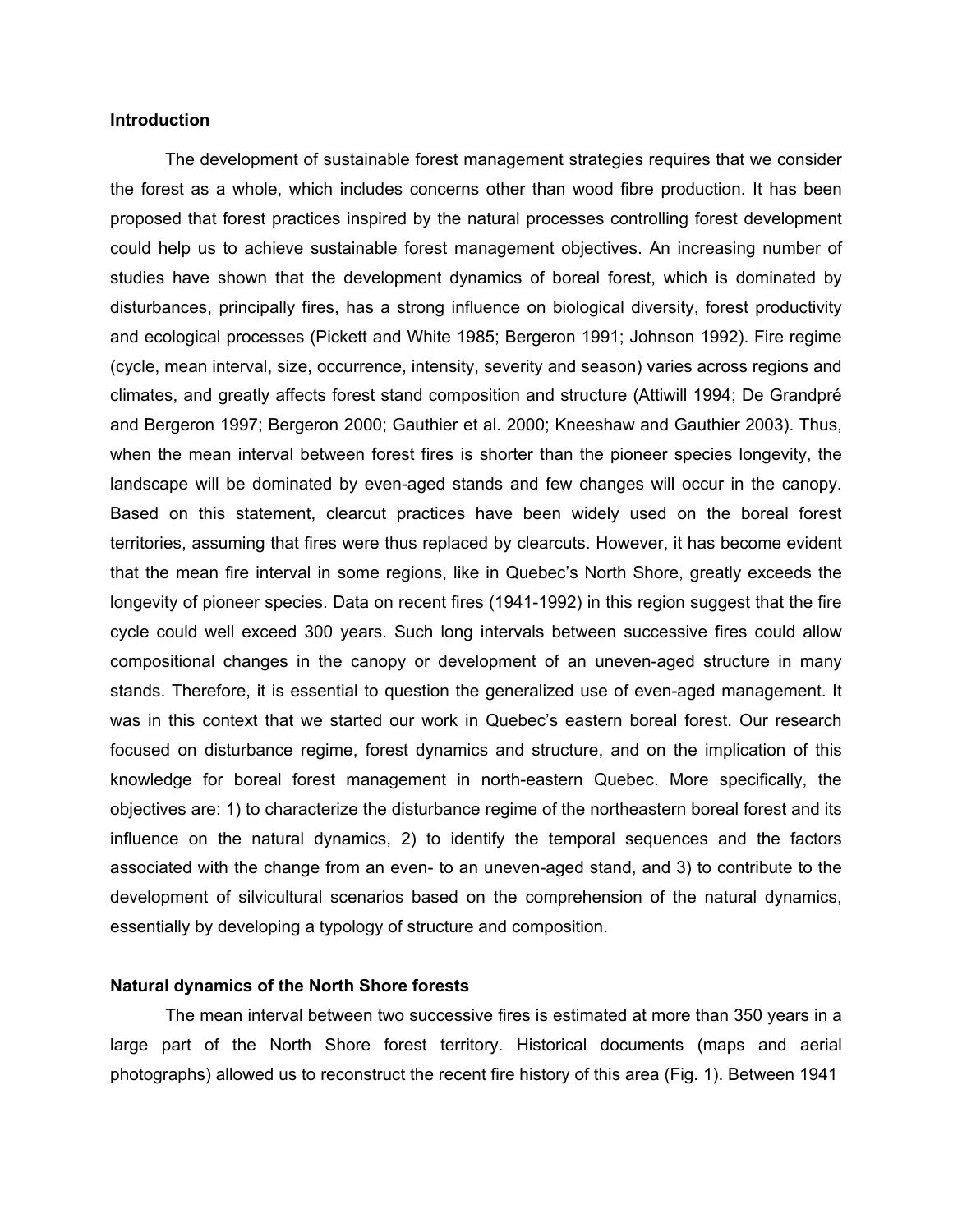

Fig. 1. Fire history map of the study area, showing principal fires that have occurred in the last 50 years. The use of aerial photographs from 1930 allowed us to map some older fires (1923 and 1896).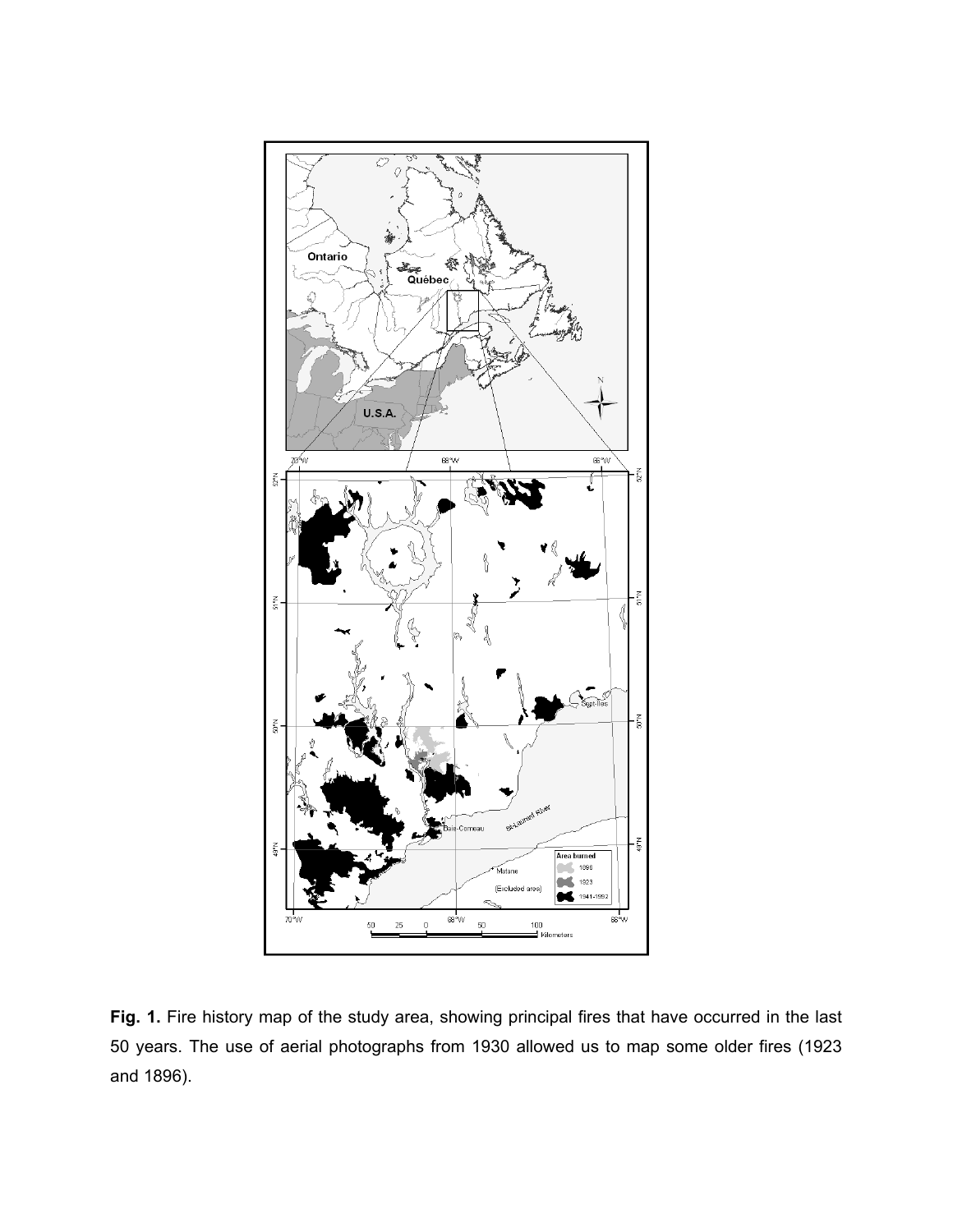and 1992, 8 050 km<sup>2</sup> of forest have burned on a total area of 80 000 km<sup>2</sup>. These results suggest that nearly 500 years would be required for an area as large as the entire territory to burn. Such a fire cycle widely exceeds the mean longevity of tree species and, thus, allows changes in composition and structure with time. We observed three post-fire successional trends in this area (Fig. 2), which were characterized by the early dominance of intolerant hardwood species (white birch (*Betula papyrifera*) and trembling aspen (*Populus tremuloides*)), jack pine (*Pinus banksiana*) or black spruce (*Picea mariana*) (De Grandpré et al. 2000). With time elapsed since the last fire, composition became dominated by black spruce, balsam fir (*Abies balsamea*), or a mixture of both species.



**Fig. 2.** Three forest successional pathways after fire.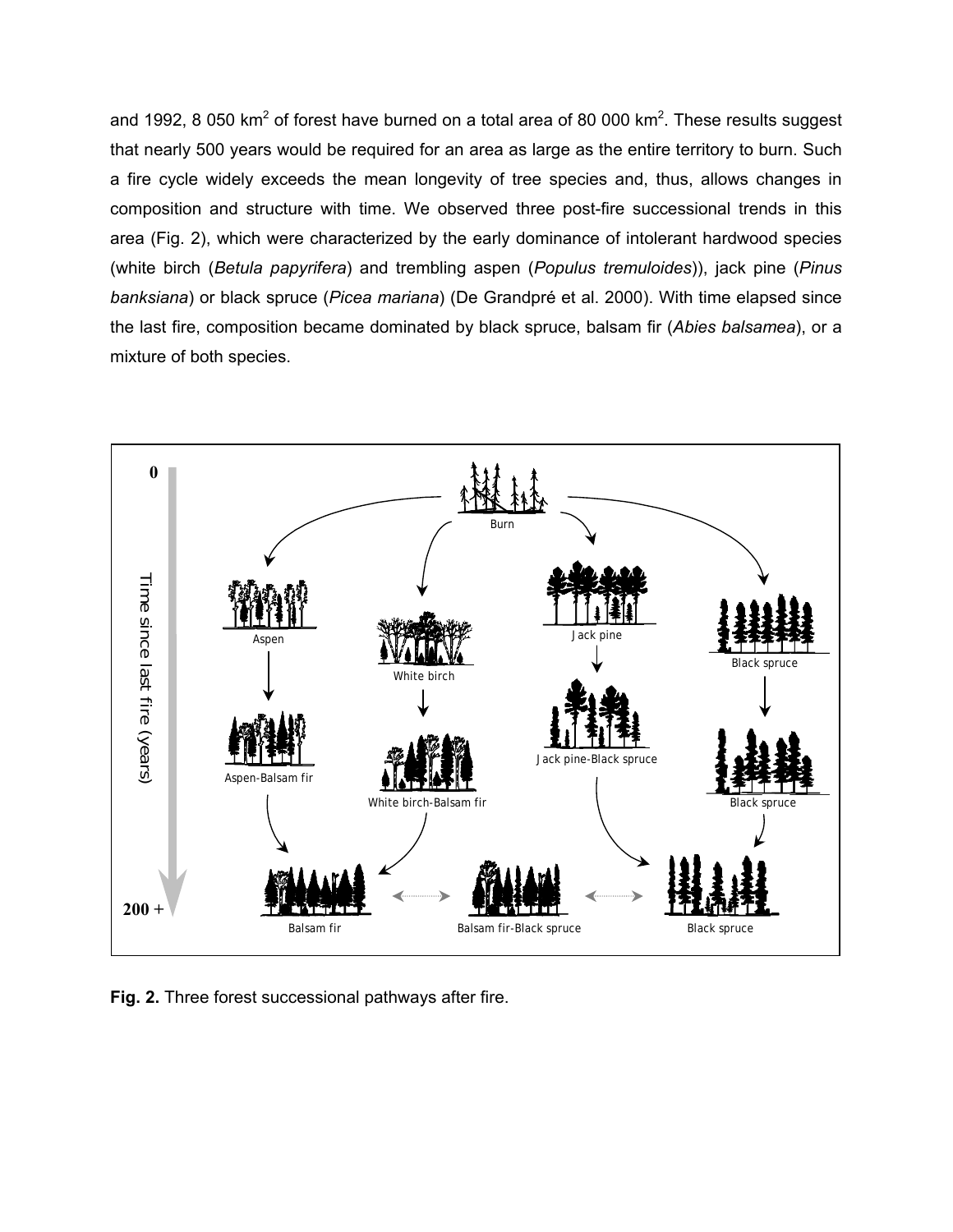Under such a fire cycle, succession involving canopy tree replacements is highly probable in the region and can be reflected by the development of uneven-sized structures. Like Kneeshaw and Gauthier (2003), we suggest that the start of the old-growth stage of a forest occurs when the initial cohort begins to die. Therefore, it is expected that under a fire cycle over 300 years, more than half of the stands exceed the breakup time (i.e. the time when trees of the initial cohort begin to be replaced by new trees in the canopy), and then have reached oldgrowth status. The stand structure is an important element for biodiversity and stands should be managed in order to maintain the structural diversity observed over the landscape. With this in mind, we have developed a statistical tool to characterize stand structure that can be used in forest management planning. This tool was developed from forest inventory data gathered by the ministère des Ressources naturelles, de la Faune et des Parcs du Québec, using discriminant analysis. The analysis makes it possible to classify the stands into three types of structure, even-sized, uneven-sized and inverse J-shaped, with an error rate estimated at only 7%. The proportion of these different structure types observed in Quebec's eastern black spruce forest region were compared with those found in the western black spruce forest region, where the fire cycle is short (50-150 yr). Nearly 90% of the western black spruce forest region is composed of pure black spruce stands, in contrast with the eastern black spruce region, where there are more pure fir and mixed spruce-fir stands (Boucher et al. 2003). Most of the western black spruce forest stands are even-sized (62%), while almost 70% of the eastern black spruce forest stands are uneven-sized or inverse J-shaped. Pure black spruce stands are more evensized than pure fir stands, but regional differences are also found within pure black spruce stands. Our results show that it is possible to develop a robust tool to classify the structure of thousands of stands rapidly. Such tools are required if we want to consider stand structure in developing appropriate management prescriptions in the boreal forest (such as partial or selective cutting).

At the stand level, small-scale mortality events influence forest development (McCarthy 2001). A current study on gap dynamics shows that more than 50% of the surface area of oldgrowth coniferous stands are occupied by gaps (Table 1), and gap size varies according to stand composition. More than 85% of all gaps cover less than 100  $m^2$  and are caused by the mortality of less than 10 trees. Replacement probabilities show self-replacement of *Abies* in *Abies* stands as well as self-replacement of *Picea mariana* in *Picea* stands (Pham et al. *in press*). However, in *Abies-Picea* stands, there seems to be a reciprocal replacement of the two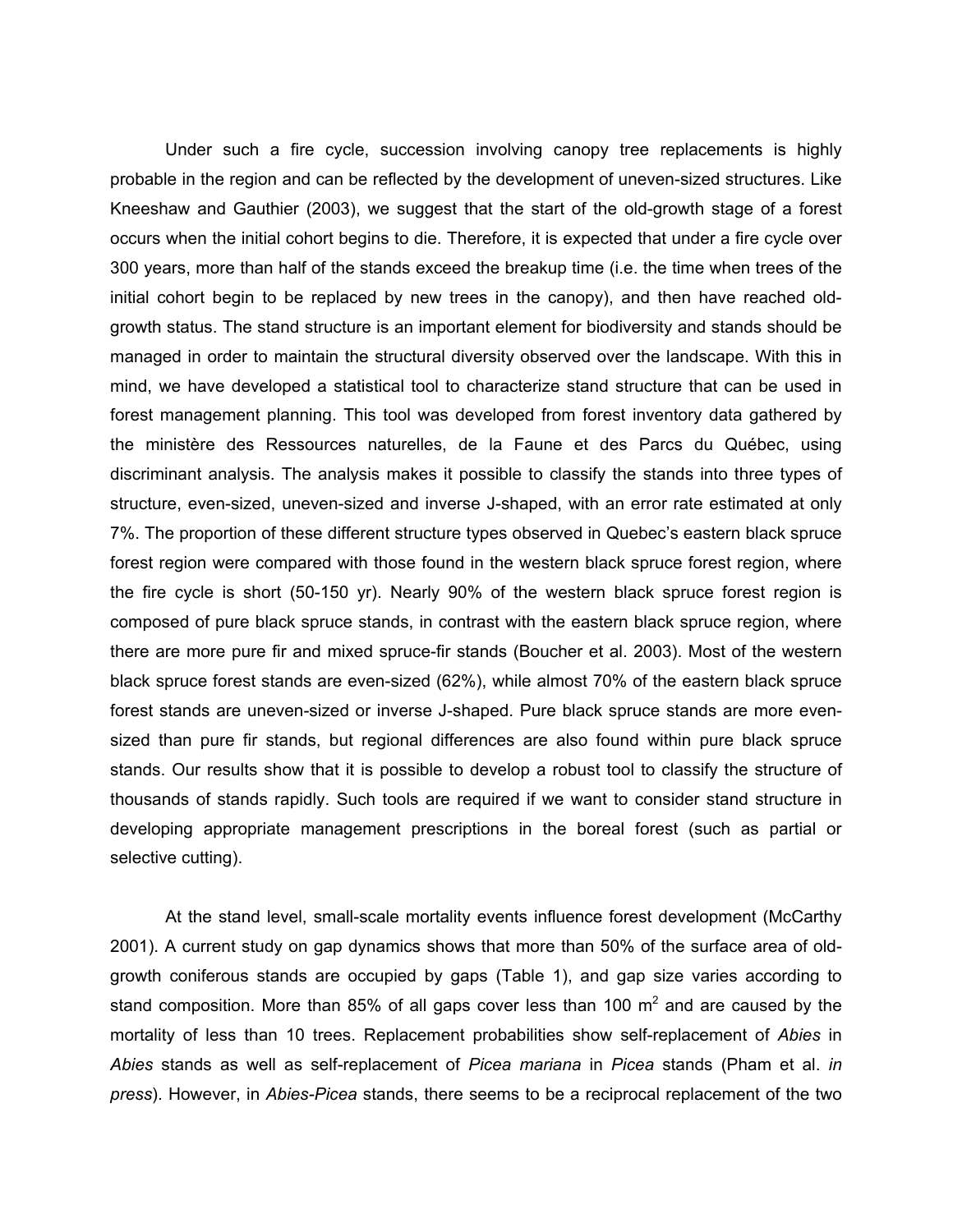species. These results corroborate those obtained from the photo-interpretation project, which allowed us to observe the compositional changes over a 57-year period (Gauthier et al. *in preparation*). These findings on the disturbance dynamics of the region will be useful in developing of silvicultural practices that preserve structural components of older forest stands.

|                              | Gap fraction (%) |      | No. of gaps / |          |
|------------------------------|------------------|------|---------------|----------|
| Stand type                   | Min.             | Max. | Mean          | transect |
| Abies balsamea               | 30               | 74   | 47            | 10       |
| Abies balsamea-Picea mariana | 40               | 82   | 53            | 10       |
| Picea mariana                | 54               | 74   | 60            | 13       |
| Total                        |                  |      | 54            |          |

**Table 1.** Expanded gap fraction and mean number of gaps intercepted by 200 m long transects for different stand types in the northeastern boreal forest of Quebec.

In addition to small gap-forming events, massive mortality in the forest canopy occurs episodically and leads to the formation of larger openings. These disturbances tend to increase the spatial structure complexity at both the stand and landscape levels. Secondary disturbances, such as windthrow, likely contribute to the development of such structures by increasing the complexity of both stem spatial distribution within the stand and stand spatial arrangement in the landscape. Thus, we observed, using aerial photographs, that 15% of spruce stands, 38% of spruce-fir stands and 78% of fir stands showed recent traces (<30 years) of windthrow or insect damage (Table 2). Being perceptible at 0.5 ha of resolution, these disturbances constitute the driving force of forest dynamics and contribute to shaping the forested landscape. The spatial arrangement of stands in the landscape, ensuing from such disturbance dynamics, is not well defined yet, while this knowledge is essential to the planning of sustainable forest management. Therefore, one of the challenges of sustainable management in the uneven-sized boreal forest is to describe the variability and the spatial arrangement of the different forest structure types at various scales (400  $m^2$  plots, aerial photographs 1:15 000 and 1:40 000, satellite imagery), and to increase our knowledge of the development dynamics of these structures.

# **Knowledge implications for forest management**

The ecological specificity of the North Shore boreal forest lies in its great proportion of uneven-sized old-growth forests and in the importance of secondary disturbances on forest dynamics. Development of a conservation strategy must be based on this specificity.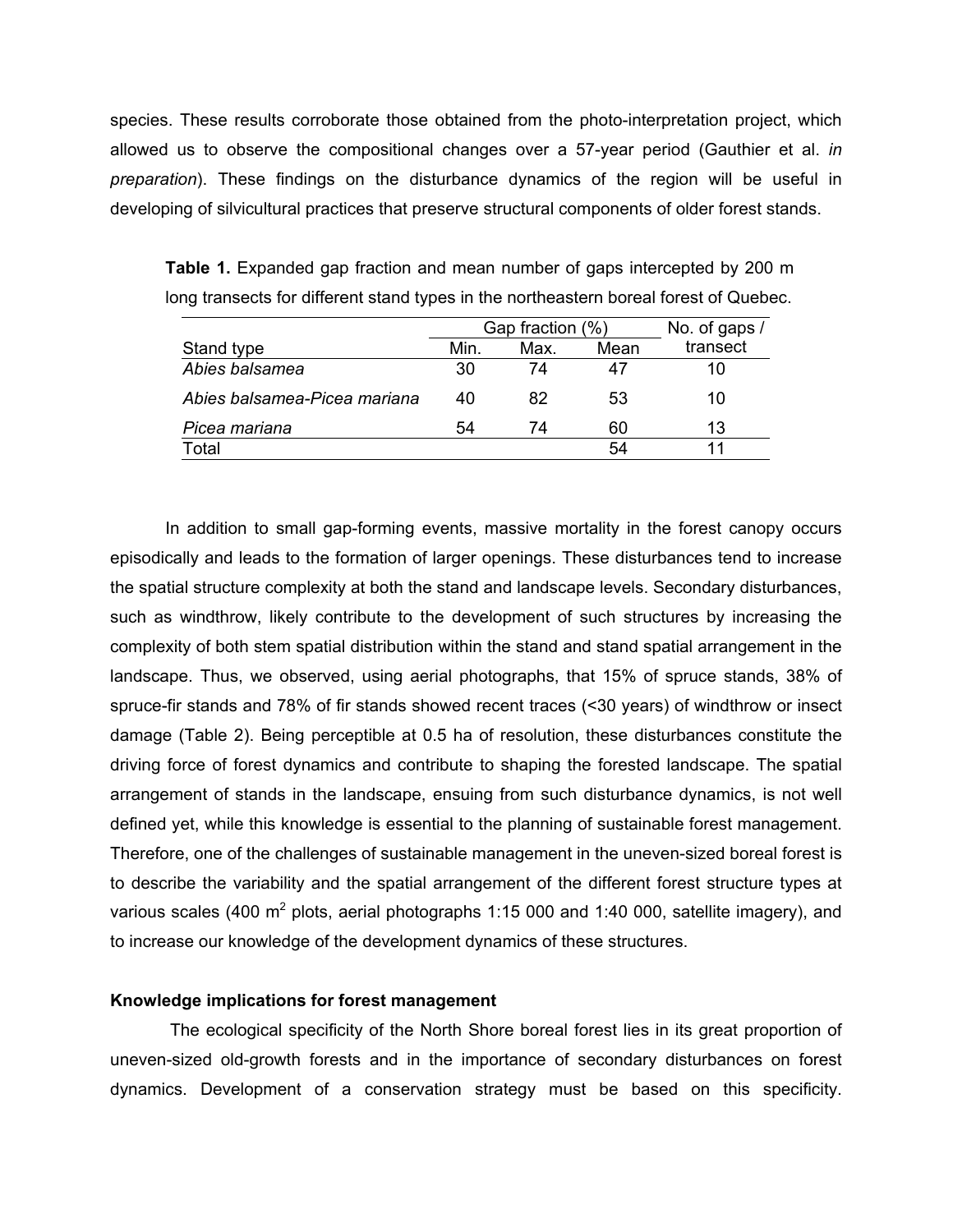Conservation of forests free from anthropogenic disturbances should reflect proportions found under natural disturbance regimes. Therefore, since more than 50% of North Shore forests have an uneven-sized structure, this ratio should be retained within conservation areas. However, conservation alone will not make it possible to attain all sustainable forest management objectives. We have to develop extensive management strategies, in which the effects on stand and landscape structure are similar to those resulting from natural disturbances. It will be essential to describe the variability of gap sizes produced by disturbances, such as windthrow, insect outbreaks and even fires, in order to develop interventions inspired by this spectrum at the landscape level. It is crucial to rapidly develop management strategies that aim at maintaining forest structures and their resulting spatial arrangement.

**Table 2.** Proportion of coniferous stands affected by secondary disturbances (%) according to aerial photographs of 1987.

|                | Picea mariana | Abies balsamea-<br>Picea mariana | Abies balsamea |
|----------------|---------------|----------------------------------|----------------|
| Spruce budworm | 14.8%         | $37.5\%$                         | 59.0%          |
| Windthrow      | $0.3\%$       | $1.4\%$                          | 17.9%          |

# **Strategic planning**

In terms of strategic planning, the objectives should be the maintenance of forest composition and structure in similar proportions to those observed in the natural landscape. To this end, two options can be considered, as suggested by Bergeron et al. (2002). The first one, proposed by Seymour and Hunter (1999) and Burton et al. (1999), recommends that, for a portion of the territory, forests should be allowed to age well over the usual rotation length, in order to allow time for succession processes to occur (ageing patches). However, other options must be envisaged to avoid important negative socio-economic impacts. A second option proposed is to vary silvicultural treatments in order to maintain forest composition and structure (Bergeron et al. 1999). This last option will likely involve lower economic costs since there is the possibility of harvest at each stage. Such a strategy remains difficult to implement presently since silvicultural methods and allowable cut calculations have yet to be developed.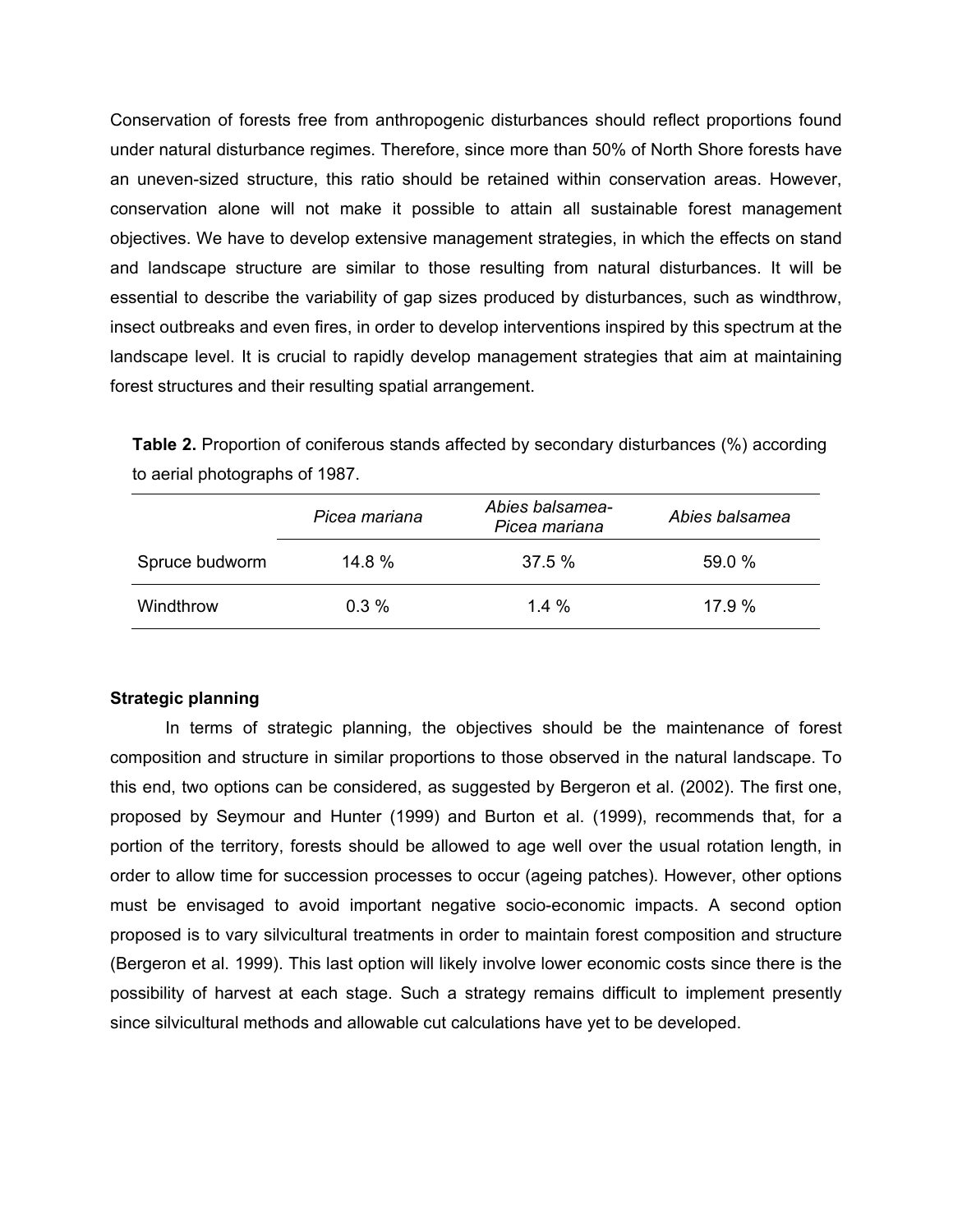### **Development needs**

Research will continue in order to develop and implement management strategies adapted to uneven-sized boreal forest. The development of such strategies necessitates the description of vegetation distribution (age, diameter, height, space) at multiple scales (stand, landscape, region), elements that will also serve in the development of a structural typology. The typology must reflect the forest structure variability (spatial, diameter and height structure) observed at different scales. Such a typology should serve as a basis for the development of various silvicultural scenarios adapted to different forest types, jointly with the ministère des Ressources naturelles, de la Faune et des Parcs du Québec and other research teams. Such scenarios should take into account forest yield hypotheses, ecosystem productivity and biodiversity characteristics. Moreover, allowable cut simulation models must be modified to include the new proposed treatments. Finally, it will also be essential to develop new diagnostic tools which would facilitate cartographic localization of the various stand types (structure and composition) and their quick identification in the field. It is important that the implementation of these new strategies begins rapidly, even though all the information is not yet available. Obviously, to ensure continuous improvement of the strategies, new knowledge elements have to be integrated as soon as they become available.

### **Conclusion**

Québec's North Shore forests differ from the generalized assumption that the boreal forest is essentially composed of even-sized stands. The great proportion of uneven-sized stands in this vast forest territory brings into question our management approach in this area. Otherwise, social pressures and commitments with the international community on sustainable forestry development lead us to review our harvesting methods in the boreal forest. Finally, we can wonder if current silvicultural treatments really optimize long-term fibre production and yield. Traditional silvicultural systems assume and prescribe the homogeneity of boreal forests in order to optimize and predict tree growth. However, it is rather the heterogeneity that characterizes the structure and composition of the North Shore forests. Therefore, the maintenance of this heterogeneity following a silvicultural intervention is certainly desirable in an ecosystemic management perspective, indeed even in a fibre yield perspective.

### **Acknowledgements**

This project is a common initiative of the Sustainable Forest Management Network (SFMN), the Canadian Forest Service and the NSERC-UQAT-UQAM Industrial Chair in